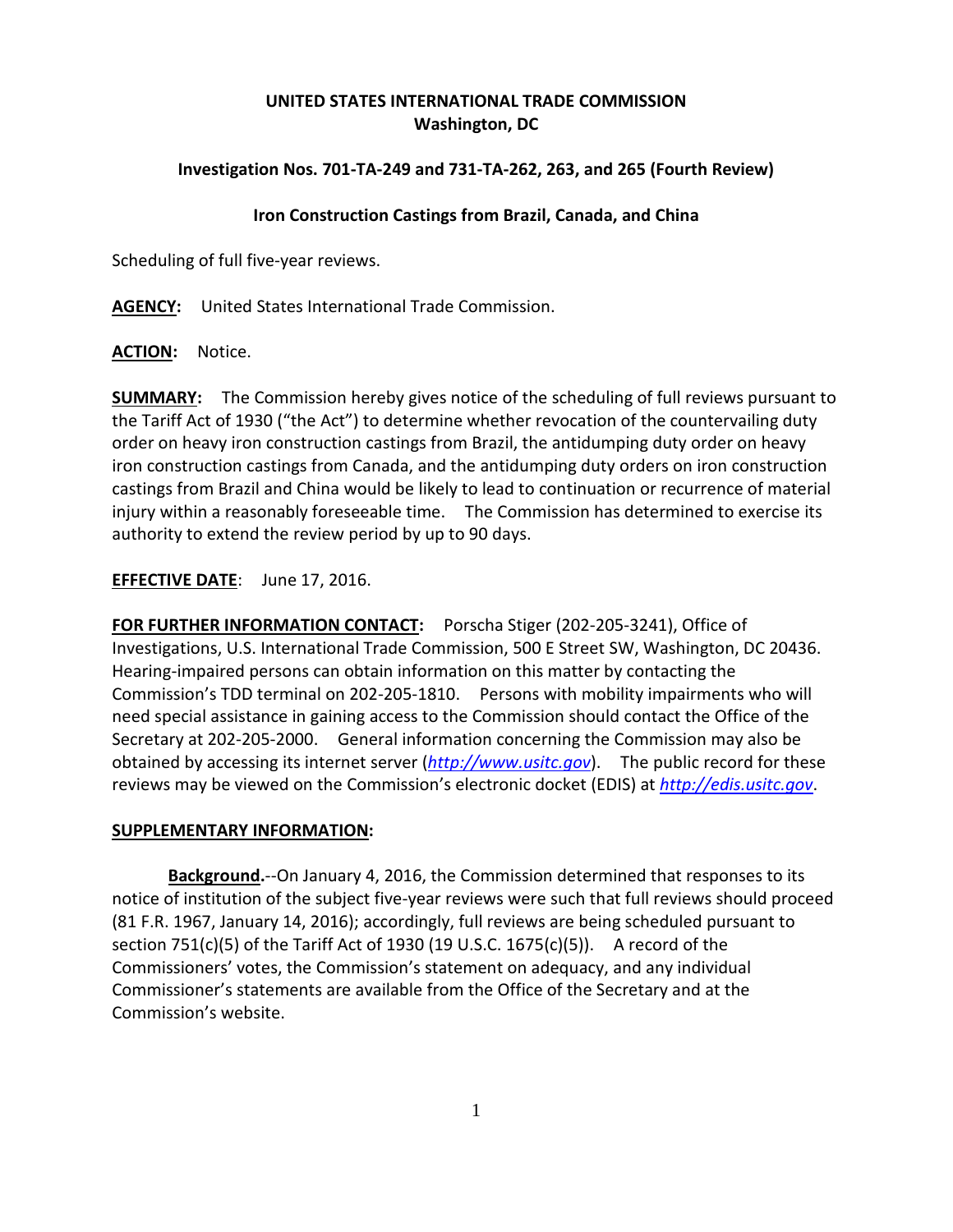**Participation in the reviews and public service list.**--Persons, including industrial users of the subject merchandise and, if the merchandise is sold at the retail level, representative consumer organizations, wishing to participate in these reviews as parties must file an entry of appearance with the Secretary to the Commission, as provided in section 201.11 of the Commission's rules, by 45 days after publication of this notice. A party that filed a notice of appearance following publication of the Commission's notice of institution of the reviews need not file an additional notice of appearance. The Secretary will maintain a public service list containing the names and addresses of all persons, or their representatives, who are parties to the reviews.

For further information concerning the conduct of these reviews and rules of general application, consult the Commission's Rules of Practice and Procedure, part 201, subparts A and B (19 CFR part 201), and part 207, subparts A, D, E, and F (19 CFR part 207).

**Limited disclosure of business proprietary information (BPI) under an administrative protective order (APO) and BPI service list.**--Pursuant to section 207.7(a) of the Commission's rules, the Secretary will make BPI gathered in these reviews available to authorized applicants under the APO issued in the reviews, provided that the application is made by 45 days after publication of this notice. Authorized applicants must represent interested parties, as defined by 19 U.S.C. 1677(9), who are parties to the reviews. A party granted access to BPI following publication of the Commission's notice of institution of the reviews need not reapply for such access. A separate service list will be maintained by the Secretary for those parties authorized to receive BPI under the APO.

**Staff report.**--The prehearing staff report in the reviews will be placed in the nonpublic record on October 3, 2016, and a public version will be issued thereafter, pursuant to section 207.64 of the Commission's rules.

**Hearing.**--The Commission will hold a hearing in connection with the reviews beginning at 9:30 a.m. on Thursday, October 20, 2016, at the U.S. International Trade Commission Building. Requests to appear at the hearing should be filed in writing with the Secretary to the Commission on or before October 11, 2016. A nonparty who has testimony that may aid the Commission's deliberations may request permission to present a short statement at the hearing. All parties and nonparties desiring to appear at the hearing and make oral presentations should participate in a prehearing conference to be held on October 13, 2016, at the U.S. International Trade Commission Building, if deemed necessary. Oral testimony and written materials to be submitted at the public hearing are governed by sections 201.6(b)(2), 201.13(f), 207.24, and 207.66 of the Commission's rules. Parties must submit any request to present a portion of their hearing testimony **in camera** no later than 7 business days prior to the date of the hearing.

**Written submissions.**--Each party to the reviews may submit a prehearing brief to the Commission. Prehearing briefs must conform with the provisions of section 207.65 of the Commission's rules; the deadline for filing is October 11, 2016. Parties may also file written testimony in connection with their presentation at the hearing, as provided in section 207.24 of the Commission's rules, and posthearing briefs, which must conform with the provisions of section 207.67 of the Commission's rules. The deadline for filing posthearing briefs is October 31, 2016. In addition, any person who has not entered an appearance as a party to the